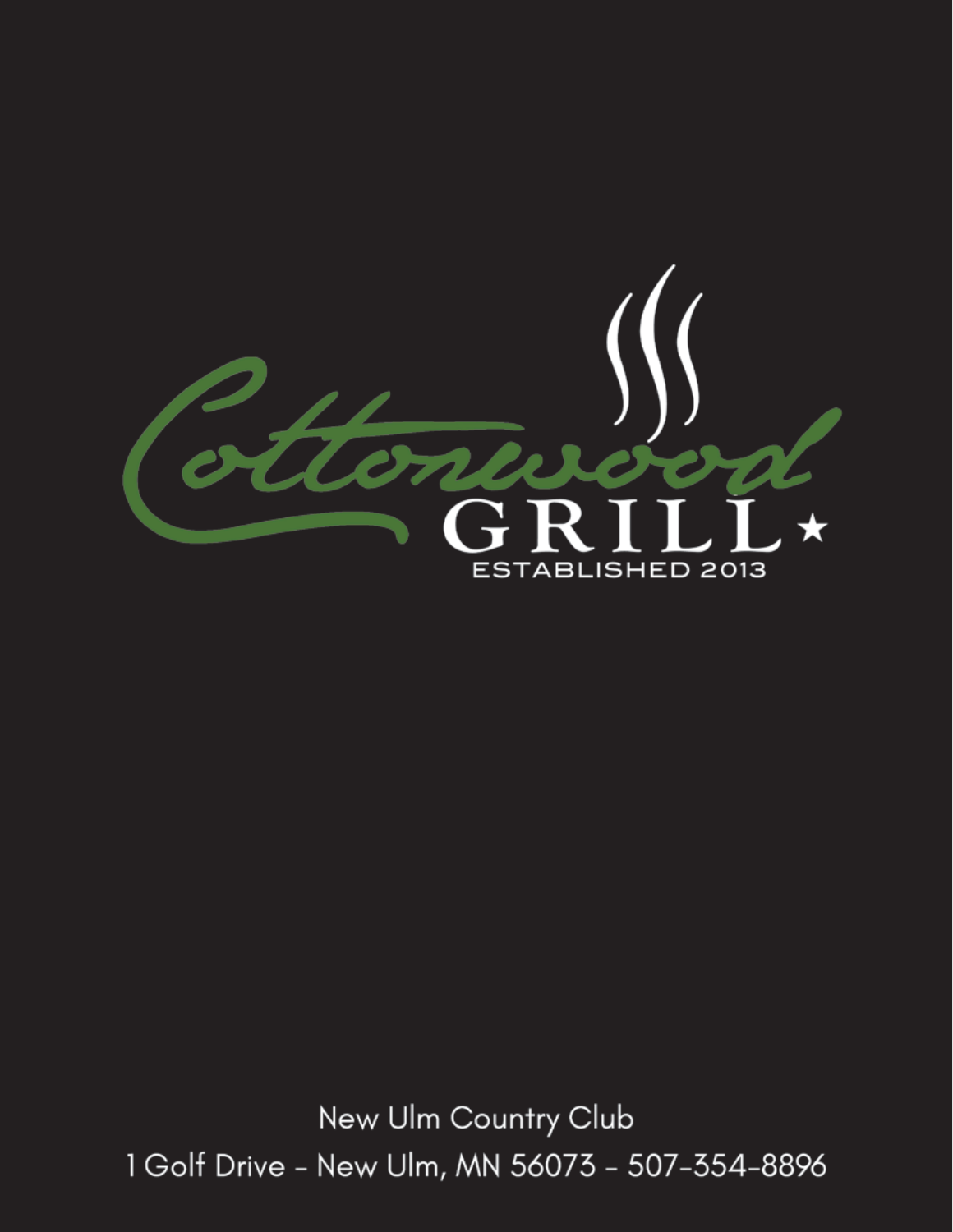





Tee Shots

# **STREET TACOS \$15.00**

Three warmed flour tortillas filled with your choice of carne asada, pulled pork, jerk chicken or cilantro-lime shrimp or blackened walleye, then topped with pico de gallo, pickled red onions, queso cotija and avocado. Served with a lime wedge. Shrimp or Walleye \$16.00.



# **CHISLIC \$13.00**

Big chunks of bourbon seasoned sirloin steak placed atop crispy fried onion tanglers and paired with 2 sauces: Bavarian-style mustard and creamy horseradish sauce.

# **CARNIVAL CURDS \$11.00**

Delicious fried cheese curds served with marinara sauce.

# **CHICKEN TENDER STRIPS \$11.00**

Fried chicken tenderloins served with your choice of sauce. Add fries or tots \$12.50

# **BASKET OF FRENCH FRIES OR TOTS \$8.00**

# **HOUSEMADE REUBEN EGG ROLLS \$14.00**

Corned beef, Swiss, sauerkraut and thousand island stuffed inside an egg roll wrap. Served with thousand island dipping sauce.

# **CHICKEN WINGS 1LB \$14.00**

Traditional or boneless wings served with French fries or tots. Sauces include Jamaican jerk, BBQ, Parmesan Garlic, Spicy Honey Garlic, Buffalo, Honey Mustard, Mango Habañero, Teriyaki or Naked. Dry Rubs include: Bourbon, Jamaican Jerk and Sriracha.

# **LOADED NACHOS \$13.00**

Chips, queso, cheddar, mozzarella, black olives, pickled onions, jalapeños, pico de gallo. Sour cream, salsa and guacamole (on the side). Add meat: chicken \$1.00, pork \$2.00, steak \$2.00, shrimp \$2.00.

### **LOADED TACHOS \$14.00**

Tots, queso, cheddar, mozzarella, black olives, pickled onions, jalapeños, pico de gallo. Sour cream, salsa and guacamole (on the side). Add: chicken \$1.00, pork \$2.00, steak \$2.00, shrimp \$2.00.

#### **WALLEYE FINGERS \$15.00**

Strips of walleye, beer-battered and fried to a golden brown. Served with coleslaw, a lemon wedge and tartar sauce.



# **HOUSEMADE SPIN DIP \$ 12.00**

A mixture of spinach, artichokes and cream cheese served with fresh fried chips.

#### **CLUB POUTINE \$ 14.00**

Bourbon seasoned fries topped with cheese curds, shaved prime rib and our housemade queso.





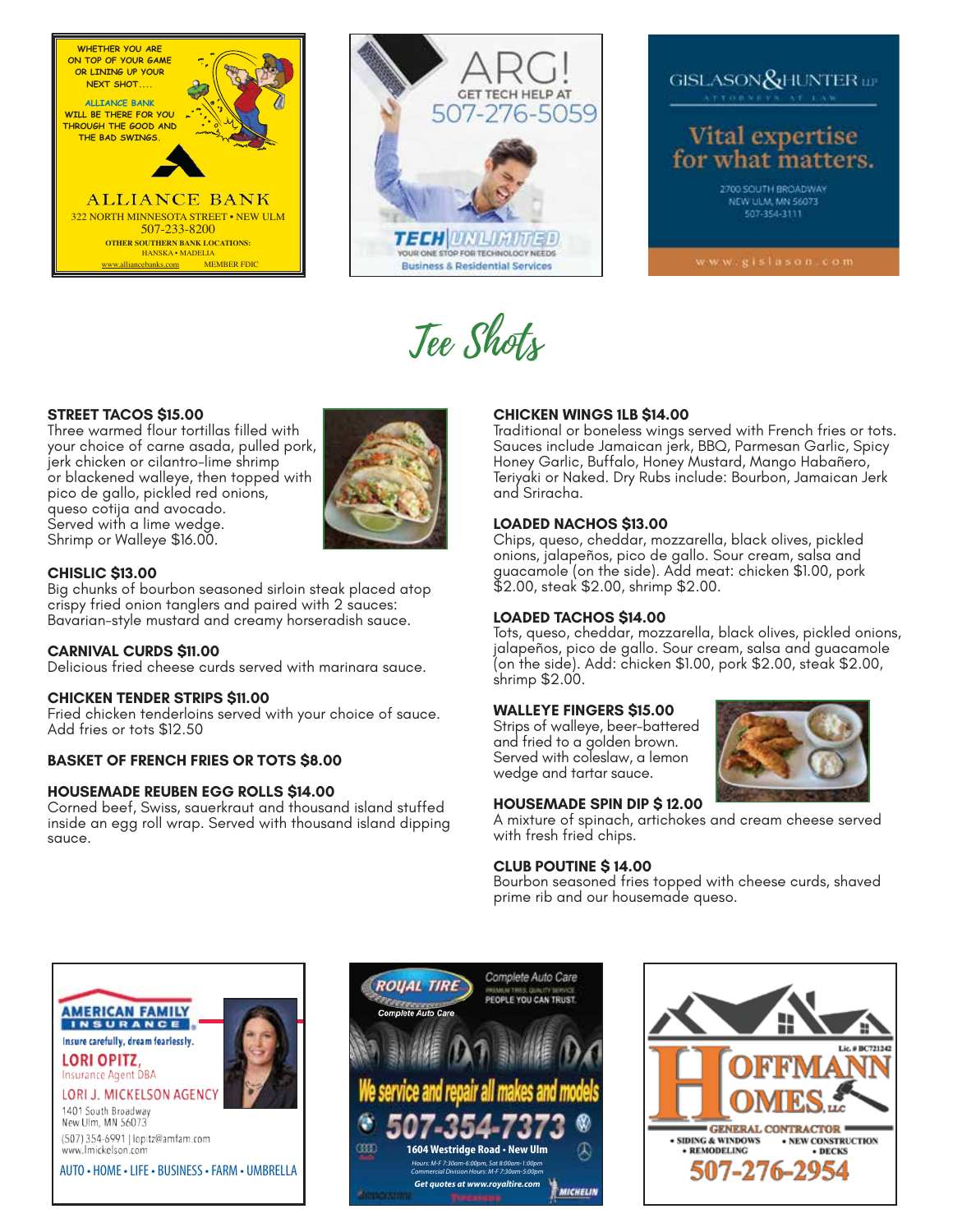



Sides include fresh fruit, pasta salad, garden salad, fries, tots or coleslaw. Make fries or tots bourbon street or sriracha seasoned for \$1.00. Upgrade truffle fries for \$1.00 or sweet potato fries or onion rings for \$2.00.

Try our duck fries! Our French fries, tossed with a truffle salt, duck fat and toasted fresh garlic. A MUST TRY. Upgrade for only \$2.00.

**OR** 

Add chips with guacamole or queso for \$2.00

Choose any of the following as a salad. Our dressings include: French, Caesar, ranch, balsamic vinaigrette, Italian, blue cheese, thousand island, honey mustard or chipotle ranch

# **ORIGINAL COBB (SALAD ONLY) \$15.00**

Egg, avocado, tomato, grilled chicken, diced onion, bacon and blue cheese with mixed greens. Substitute shrimp for \$1.00.

#### **CHICKEN CAESAR \$13.00**

Chopped tomatoes, parmesan cheese, grilled chicken, mixed greens and croutons served with Caesar dressing. Substitute shrimp for \$1.00.

#### **CRISPY BUFFALO CHICKEN \$13.00**

Crispy chicken tenderloin, mixed greens, buffalo sauce, cheddar cheese, tomatoes and ranch. Substitute shrimp for \$1.00.

#### **PECAN CRUSTED CHICKEN \$14.00**

Pecan crusted breast of chicken, red onion, mandarin oranges, dried cranberries, mixed greens and honey mustard dressing.

# **THE CLUB \$13.00**

Turkey, ham, bacon, cheddar cheese, tomatoes, mixed greens and ranch dressing.











233-5735 · New Ulm, MN www.paulselectricinc.com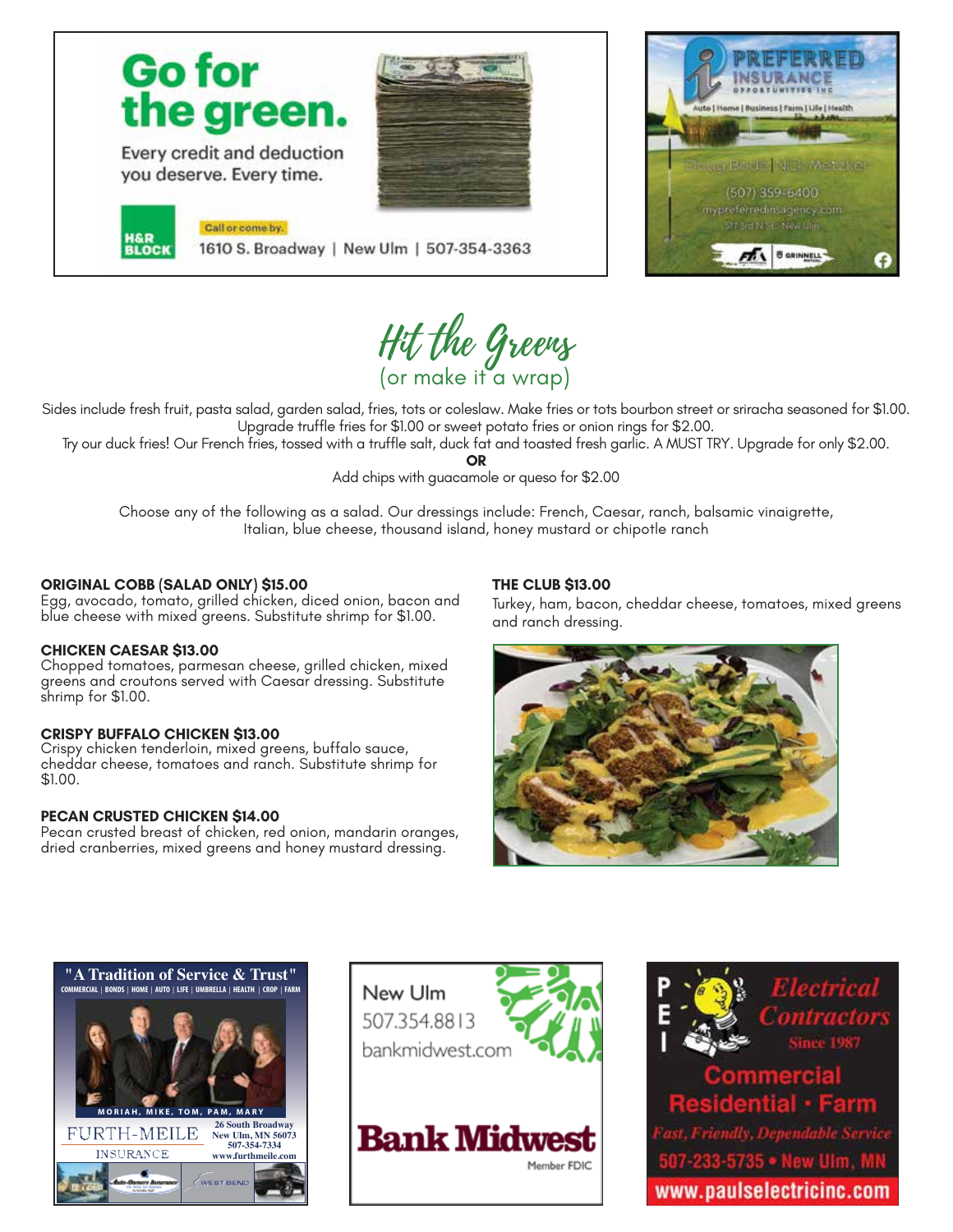

House Sand-wedges

Served with choice of side: garden salad, fries, tots, fresh fruit, pasta salad or coleslaw. Make fries or tots bourbon street or sriracha seasoned for \$1.00. Upgrade to sweet potato fries or onion rings for \$2.00. Truffle Fries \$1.00.

Try our duck fries. Our French fries tossed with a truffle salt, duck fat and toasted fresh garlic. A MUST TRY. Upgrade for only \$2.00.

**OR**

Add chips with guacamole or queso for \$2.00

# **RASPBERRY TURKEY FRITTER MELT \$12.00**

Twin slices of raspberry fritter bread filled with roast turkey, Swiss and cheddar cheese, tomato and applewood bacon.

# **RASPBERRY PORK FRITTER MELT \$14.00**

Twin slices of raspberry fritter bread filled with pulled pork, Swiss and cheddar cheese, tomato, applewood bacon and a side of BBQ sauce.

# **GRILLED CLUBHOUSE \$13.00**

Turkey, ham, applewood bacon, cheddar and tomato served on sourdough.

# **BREADED COD FILET \$11.00**

Our famous Tuesday night fried fish patty on a bun, served with lettuce, tomato and tartar sauce.

#### **CLASSIC REUBEN SANDWICH \$14.00**

Tender corned beef with Swiss cheese, kraut and thousand island dressing on toasted marble rye.

#### **CARNITA SANDWICH \$16.00**

Pulled pork, avocado, jalapeños, pickled red onion, melted mozzarella and chipotle ranch on a toasted hoagie.

#### **STEAK SANDWICH \$16.00**

Grilled strips of garlic marinated sirloin steak on a toasted hoagie with sautéed mushrooms and onions and horseradish sauce.

#### **FAIRWAY SANDWICH \$16.00**

Tender sliced beef, sautéed mushrooms and onions, pepper jack and chipotle ranch served on a buttery toasted hoagie roll.

#### **PRIME RIB CHEESESTEAK \$16.00**

A Philly favorite. Thinly sliced prime rib, sautéed mushrooms and onions and melted American cheese served on a toasted hoagie.

# **PULLED PORK GRILLED CHEESE \$14.00**

Pulled pork, cheddar cheese, pepper jack cheese, bacon and pickles on toasted sourdough. Served with a side of BBQ sauce. Add avocado for \$1.00 | Add jalapeños for 50¢

# **CLASSIC CHICKEN \$12.00**

Grilled marinated chicken breast with lettuce, tomato and mayo on a bun. Add cheese 75¢ | Add applewood bacon \$1.50 Add avocado \$1.00 | Add jalapeños, fried onions or mushrooms for 50¢

# **CHICKEN TENDER MELT \$13.00**

Fried chicken tenders served on grilled sourdough with pepper jack cheese, tomatoes, applewood bacon and a side of ranch.

#### **CHICKEN PARMESAN \$15.00**

Grilled chicken breast on toasted sourdough bread with melted mozzarella, parmesan cheese, marinara and spinach-artichoke dip.

#### **THE POISEIDON \$15.00**

Cajun seasoned grilled shrimp, roasted red peppers, sautéed onions, avocado, pico de gallo, chipotle ranch, cheddar and pepper jack cheese wrapped in a tortilla shell and grilled.

#### **THE MAYAN \$15.00**

Cajun seasoned grilled chicken breast, roasted red peppers, sautéed onions, avocado, pico de gallo, chipotle ranch, cheddar and pepper jack cheese wrapped in a tortilla shell and grilled.

#### **THE MATADOR \$15.00**

Grilled steak, pepper jack, cheddar, avocado, pico de gallo and chipotle ranch wrapped in a tortilla and grilled.



www.centralregioncoop.com





EDINA, MN / 612-352-9226 WWW.NICKLASSONATHLETIC.COM

TROPHIES • ENGRAVING SCREEN PRINTING • EMBROIDERY ATHLETIC EQUIPMENT UNIFORMS • CLOTHING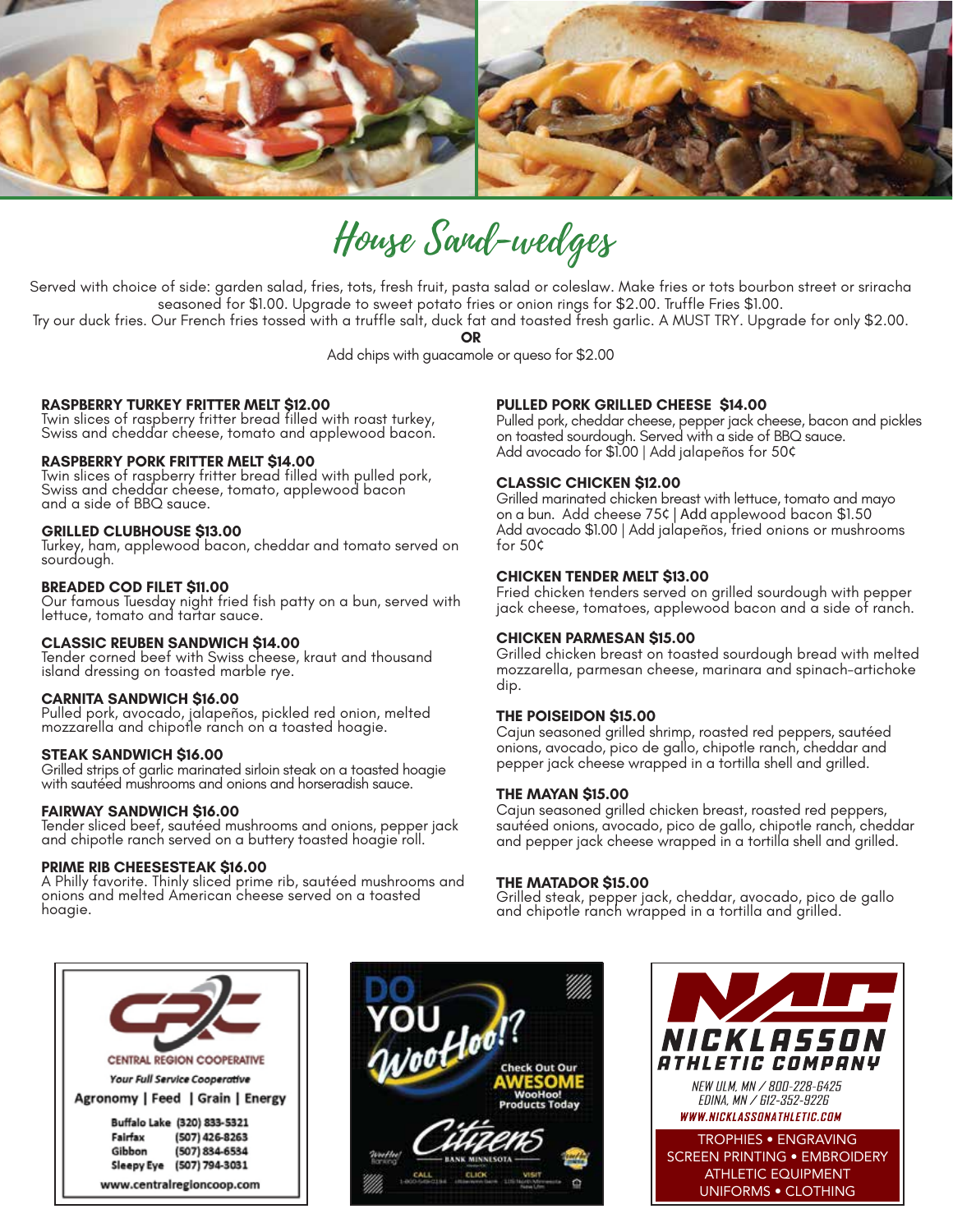

From the Range

All burgers are 1/2 pound fresh handmade Hereford ground chuck patties, specially seasoned.

Served with choice of side: garden salad, fries, tots, fresh fruit, pasta salad or coleslaw. Make fries or tots bourbon street or sriracha seasoned for \$1.00. Upgrade to sweet potato fries or onion rings for \$2.00. Truffle Fries \$1.00. Make it a 1/4 pound and take \$2.00 off. Try our duck fries. Our French fries tossed with a truffle salt, duck fat and toasted fresh garlic. A MUST TRY. Upgrade for only \$2.00.

**OR**

Add chips with guacamole or queso for \$2.00

Each burger is served with lettuce, tomato and pickles by request.

#### **BBNU (BEST BURGER IN NEW ULM) \$12.00**

Our classic burger, plain and simple. Add cheese (American, cheddar, Swiss or pepper jack) 75¢ Add applewood bacon \$1.50 | Add avocado \$1.00 Add jalapeños, fried onions or mushrooms for 50¢

#### **THE PATTY MELT \$14.00**

Served on toasted marble rye with Swiss and cheddar cheeses, sautéed onions and of course, a burger.

#### **COLIN BURGER \$16.00**

Our hand pattied burger seasoned with our bourbon seasoning, cheddar, pulled pork, coleslaw, bbq and jerk sauces.

#### **THE GUGGISBERGER \$15.00**

A burger patty topped with applewood bacon and cheese curds, then drizzled with ranch. Then we throw in a side of marinara just because!

#### **AZTEC BURGER \$15.00**

A toasted tortilla shell wrapped around cajun seasoned burger patty and also stuffed with pico de gallo, pepper jack cheese, cheddar cheese, avocado, chipotle ranch and chopped lettuce.

#### **SOUTHWEST BURGER \$14.00**

Our classic burger topped with pepper jack cheese, avocado, pico de gallo, and red onion.

Healthy Fairway Power Bowls

A new healthy idea that is sweeping the nation by storm and we refuse to get left in the dust! We serve our power bowls with a unique hearty kale blend and toasted quinoa ancient grains. Topped with a few different combinations to tickle your taste buds.

#### **SOUTHWEST CHICKEN \$14.00**

Pico de gallo, avocado, ancho-lime grilled chicken topped with tortilla strips and chipotle aioli.

#### **TURKEY BACON AVOCADO \$12.00**

Diced tomatoes and avocado, cheddar cheese, chopped bacon, turkey and balsamic dressing.

#### **CAJUN SHRIMP \$15.00**

Shrimp, roasted peppers, onions, avocado, pico de gallo, tortilla strips and chipolte aioli.

#### **FAJITA STEAK \$14.00**

Pico de gallo, sautéed onions, roasted red peppers, grilled strips of steak and chipotle ranch.

#### **VEGGIE \$14.00**

Sautéed mushrooms, sautéed onions, peppers, pico de gallo, grilled cheese, avocado and balsamic vinaigrette dressing.